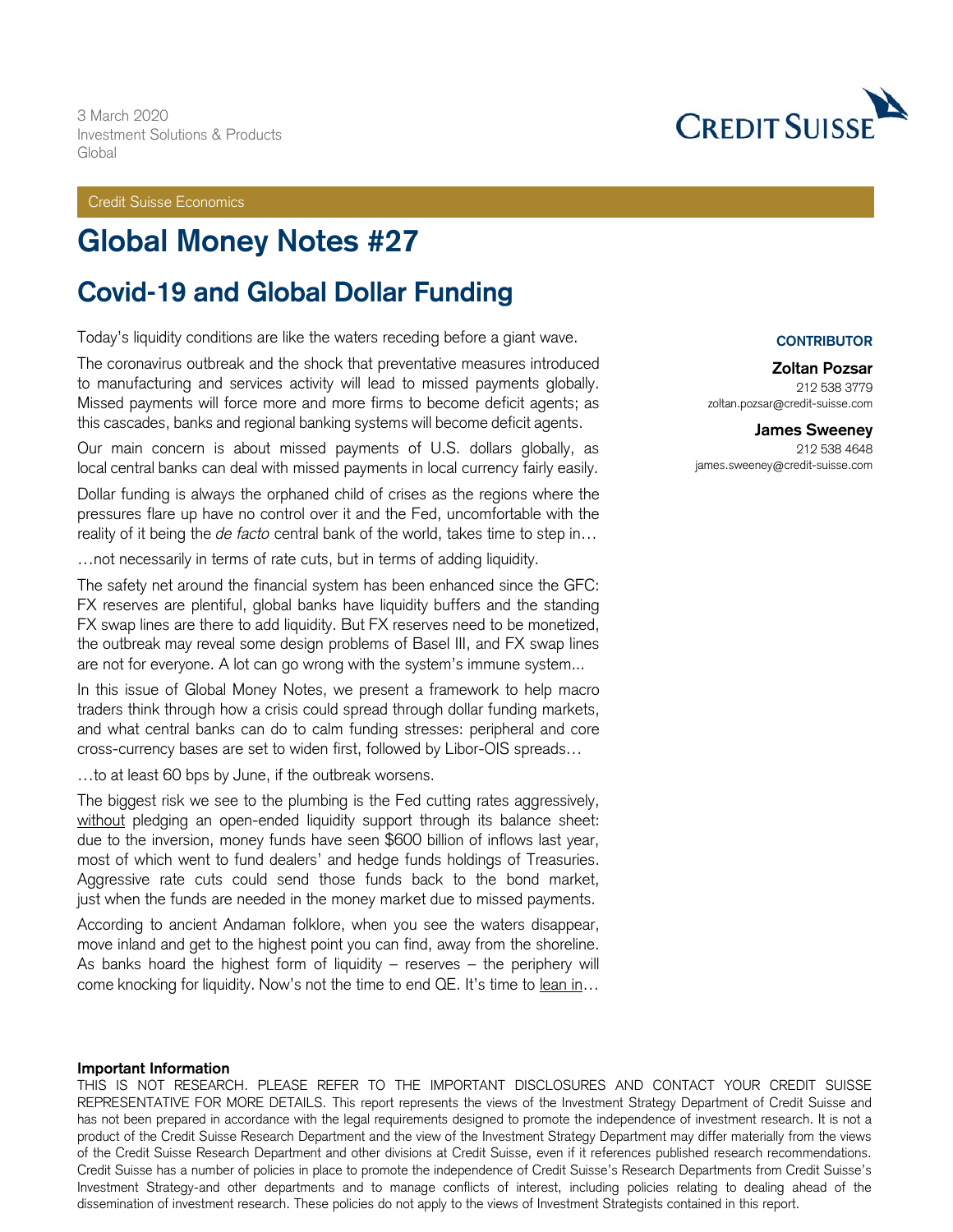

Our flagship publications – Global Cycle Notes and Global Money Notes – are related. Global Cycle Notes tracks the global industrial production (IP) cycle due to its strong correlations with a wide range of financial variables including equity markets, bond yields, monetary policy decisions and commodity prices. Global Money Notes tracks the events that influence global funding spreads as funding spreads can have a strong influence on the same set of financial variables. Normally, the global IP cycle and funding spreads dance to different tunes and their impacts on asset prices can offset or amplify each other.

The coronavirus outbreak and the shock that preventative measures introduced to the global IP cycle and services activity mark a rare occasion when our two publications meet.

The supply chain is a payment chain in reverse…

…and so an abrupt halt in production can quickly lead to missed payments elsewhere.

Consider the difference between "value added" and "output" as measures of activity. Value added reflects a firm's output minus its inputs, or simply the sum of its profits and labor costs. Output reflects its total sales (revenues), and so are a measure of payments. So, output at the end of a supply chain is the sum of everyone's sales. Figure 1 shows the ratio of output to value added in manufacturing and services for the U.S. and China: the ratios for manufacturing are much higher than they are for services; and for China this is more extreme than the United States. China represents about 30% of global value added in manufacturing, but its share of payments, along the global manufacturing supply chain, is much bigger. This implies that a sharp shock to Chinese manufacturing will have a disproportionate impact on payments in the global goods sector, so a sharp IP shock is therefore a potential risk for widespread financial distress and missed payments globally.

The question is how much financial damage is done by the current IP shock and the fact that it coincides with a shock in services – a sector which is seldom volatile or cyclical.

Missed payments in manufacturing are one thing.

Missed payments in manufacturing and services at the same time are another.

On the following pages, we lay out a framework to help macro traders think about the possible impact of the outbreak on funding markets. When sketching such frameworks, it is helpful to describe how bad things can get and how central banks can calm markets.

Our focus is on global dollar funding markets, as we assume that local central banks can deal with local funding pressures deftly, which we already saw in the case of the PBoC.

In the case of dollar funding, the buck always stops with the Fed. But before pressures reach the Fed, the FX swap, Eurodollar and repo markets will exhibit some signs of stress.

Dollar funding is always the orphaned child of crises as the regions where the pressures flare up have no control over it, and the Fed, uncomfortable with the reality of it being the *de facto* central bank of the world, always takes its time to step in to ease the pressures until it's absolutely necessary. The time between the initial flare-up of stresses and the Fed's ultimate response is STIR traders' window of opportunity to harvest funding market dislocations. This issue of Global Money Notes presents some indicators to time the onset of stresses and identifies potential weak links in funding markets in some corners of Asia.

Part one describes our approach to thinking about funding pressures due to the outbreak, and why the initial impulse from the outbreak on funding is positive. Part two describes how missed payments will cause more firms to deplete their dollar deposits over time. Part three describes some cyclical and structural dampeners that help banks manage the drawdown of corporate deposits. Part four describes how interbank markets can be overwhelmed by deposit drawdowns and what central banks can do to alleviate pressures.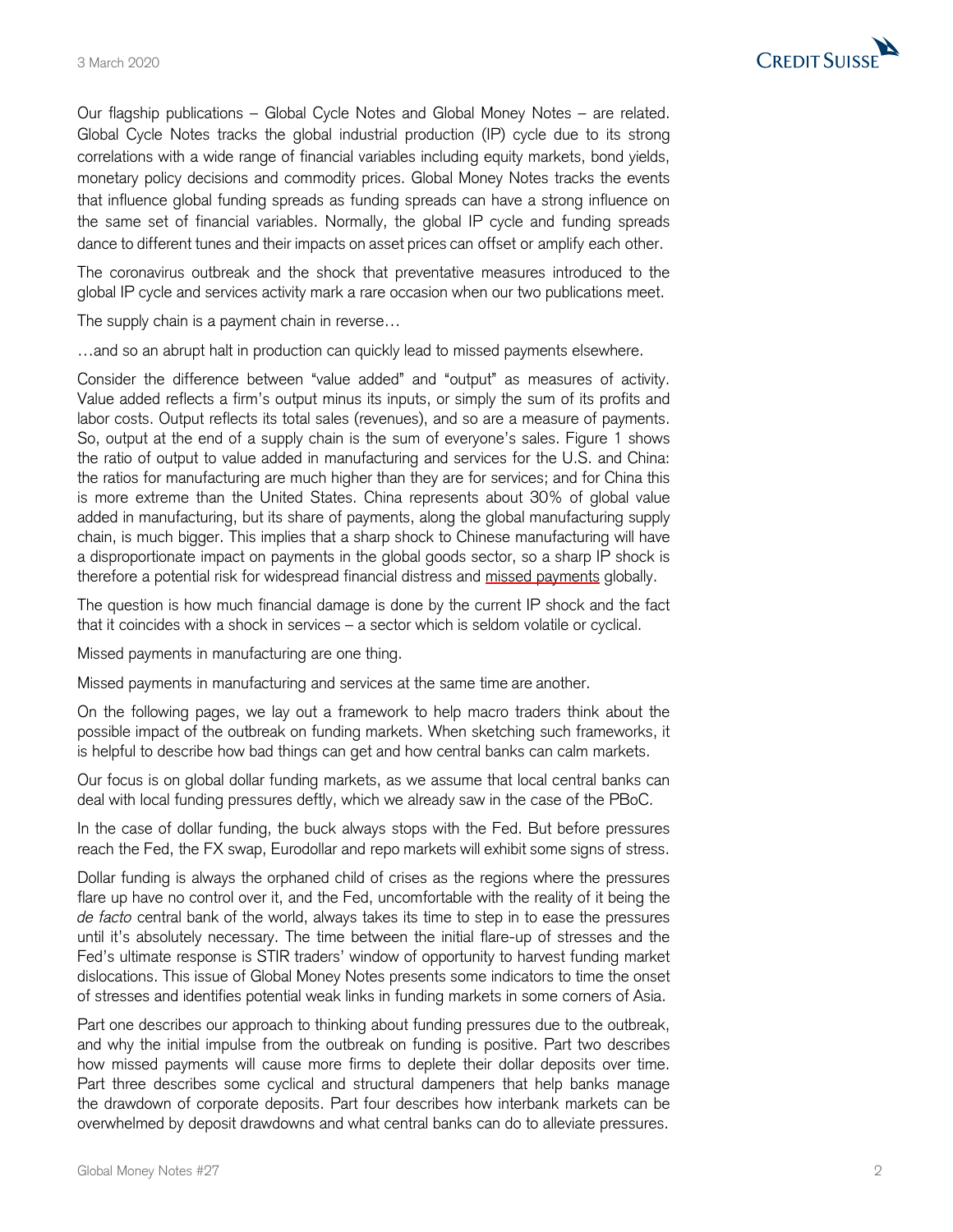

# **Part I – The Elephant in the Dark**

Trying to figure out the funding market impact of the outbreak is difficult, as there are no real time macro data on things like trade finance, shipping finance, commodity finance, and it's hard to say how fast firms are going from running positive to negative dollar deposits at banks as missed payments accumulate, and how fast these deposit flows are pushing individual banks and regional banking systems from dollar surpluses to dollar deficits.

The last time we had to get a feel for the shape of potentially bad things to come was just ten years ago as a trader/analyst at the New York Fed and a strategist at Credit Suisse, respectively. One of us mapped the shadow banking system (see [here\)](https://www.newyorkfed.org/medialibrary/media/research/staff_reports/sr458.pdf) and the other wrote about the central role collateral played in the shadow banking system (see [here\)](https://plus.credit-suisse.com/rpc4/ravDocView?docid=F3ARb1).

There was no map of the shadow banking system – we had to imagine it and map it. There were no data about collateral – we had to collect it anecdotally to write about it.

This is another time to imagine…

Our deep-dive to dissect the potential funding market impact of the outbreak had a difficult start. The issue wasn't as much a lack of data, but rather conflicting color we've received from talking to various bank treasurers in Hong Kong, Singapore and Tokyo in recent weeks. Some banks saw rapid drawdowns of dollar balances by corporations and regional banks, while other banks saw positive dollar balances due to a fall in demand for trade finance, shipping finance and commodity finance. Initially that confused us, but upon further reflection, we found the conflicting color illuminating: every bank runs on double entry bookkeeping and it is natural that deficits at some banks show up as surpluses at other banks – the very role of interbank markets is to clear those imbalances.

The very fact that anecdotes are divergent tells us that some corporations are becoming deficit agents – that is, entities that are losing dollar deposits and will soon borrow dollars.

Conceptually, visualize a tilted J-curve when thinking about the funding impact of the outbreak over time. The initial funding impact is positive due to a dropoff in demand for funding related to the sourcing and movement of commodities and intermediate goods, but over time, missed payments due to a prolonged halt in manufacturing and services will start to dominate and the funding impact of the outbreak will flip from positive to negative.

The initial positive funding impact comes from three sources:

- (1) Less demand for commodity finance, as commodities are not in demand and don't need to be mined and moved around (less demand for oil, coal and copper).
- (2) Less demand for trade finance as factories remain shut across China and there is no demand for intermediate goods (see our latest Global Cycle Notes [here\)](https://plus.credit-suisse.com/rpc4/ravDocView?docid=V7k5jF2AC-WEqAJ7).
- (3) Less demand for shipping finance as new commodities and intermediate goods are not being sourced and because final goods are not being shipped.

Data on these financing activities are scarce, but a BIS [report](https://www.bis.org/publ/cgfs50.pdf) on trade finance from 2014 provides some contours: Figure 2 shows that trade finance is much bigger than commodity finance or shipping finance and is heavily reliant on banks, particularly in Asia.

When demand for trade and other financing falls, banks' funding needs naturally fall too, and as some funding that banks already raised to pre-fund customers' anticipated funding needs go unused, banks' liquidity portfolios get a temporary boost as well, which amplifies the initial positive funding impact. But this positive funding impulse is only temporary, and we are probably nearing the end of the initial grace period for global dollar funding.

Funding pressures will likely increase from here as missed payments accumulate and fixed costs drain dollar balances, forcing more firms to become deficit agents over time.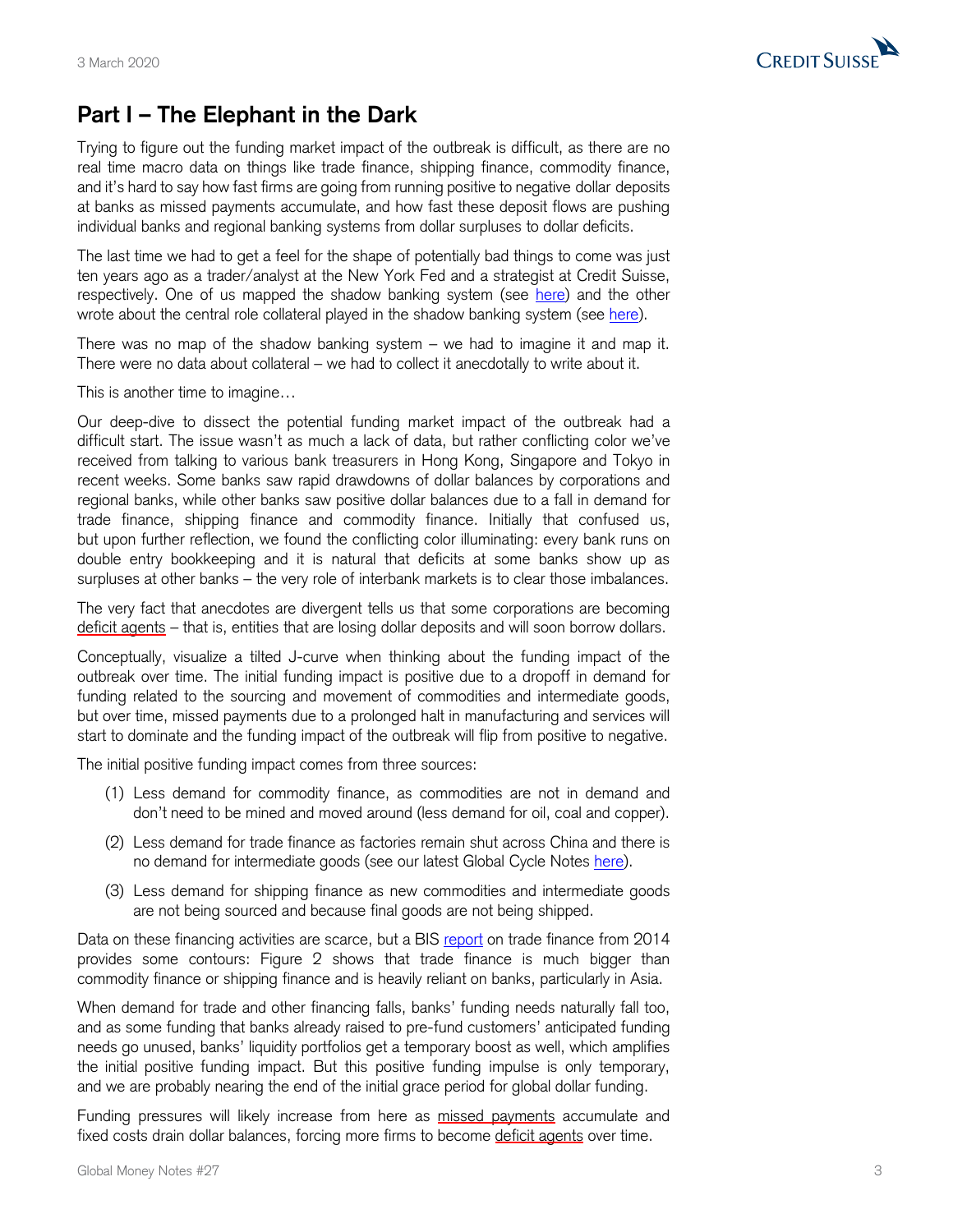

# **Part II – Contagion through Deficit Agents**

Debt is agnostic to your circumstances – it must be serviced, otherwise you are bankrupt.

Factory closures and an abrupt halt in the assembly and shipment of final goods and quarantined metropolises therefore matter for firms as debts must be serviced regardless, and if dollars don't flow in from sales and payments, they have to be raised from banks.

Because the shock from missed payments is biggest in high-value added supply chains, we use the tech supply chain as our main example for mapping out how missed payments can propagate and to frame our thinking about missed payments in some other industries.

Thus, as we noted above, "the supply chain is a payment chain in reverse" and when output is not being shipped, the assembler/seller of final goods in China does not have inflows to pay the suppliers of intermediate goods, so firms in Japan, Korea and Taiwan are not having inflows either – every firm along the chain starts to become a deficit agent.

Beyond the initial deficit entry – not getting paid for components already shipped – deficits will multiply over time due to fixed costs. Think about servicing assets – plants, offices, ships, other transportation fleets – and servicing the debt that's financing these assets.

We know from a series of papers from the BIS that dollar-denominated debts dominate corporate balance sheets globally (see Figure 3) – their servicing will drain dollar balances.

Even though principal on these debts is due far out in the future, interest payments must be serviced at high frequency – every three to six months – and common sense would suggest that interest payments are normally financed from proceeds generated through operating activities: the orderly assembly, production and shipment of final goods.

Prolonged periods without dollar inflows will make servicing even the interest portion of debts problematic, so local banks could soon be tapped to raise dollars to service them.

As deficit entries accumulate across supply chains and across industries, deficit agents will multiply and spiral into a deeper deficit balance. These funding pressures will either lead or coincide with pressures on credit spreads – the two can even amplify each other.

Japanese banks became big lenders in trade finance post-GFC (see [here\)](https://www.bis.org/publ/cgfs60.pdf) and a large part of their dollar funding needs through the FX swap market is related to trade finance.

Japanese banks' role in trade finance runs on the assumption of "business as usual" where the main entities they typically finance are the assemblers of final goods, not necessarily the producers of intermediate goods. If Japanese banks' funding the assemblers is what normally providers dollars to the producers of intermediate goods, if the assembly process comes to a halt and related demand for trade financing drops off, producers of intermediate goods have to get their dollars from somewhere else – from local banks, in local jurisdictions. That switch in funding sources has the potential to re-distribute pressures across cross-currency bases – less pressure on the \$/¥ basis and more pressure on the Korean won basis for example – and cause earnings shocks too as other countries' banking systems cannot raise dollars as cheaply as Japanese banks.

That's because the dollar funding leg of FX swap trades are the same for everyone, but the local funding leg of FX swap trades are the cheapest in Japan as that's where interest rates are negative – indeed, this has been a major factor in the rapid growth of large Japanese banks' market share in trade finance and shipping finance post-GFC.

Value added shares further complicate the potential impact on cross-currency bases.

High value added firms (chipmakers) are more at risk of negative payments shocks than low value added firms (assemblers). That's because the assembler gets the big payment, but keeps only a small portion to pay manual laborers and passes the rest of it on to the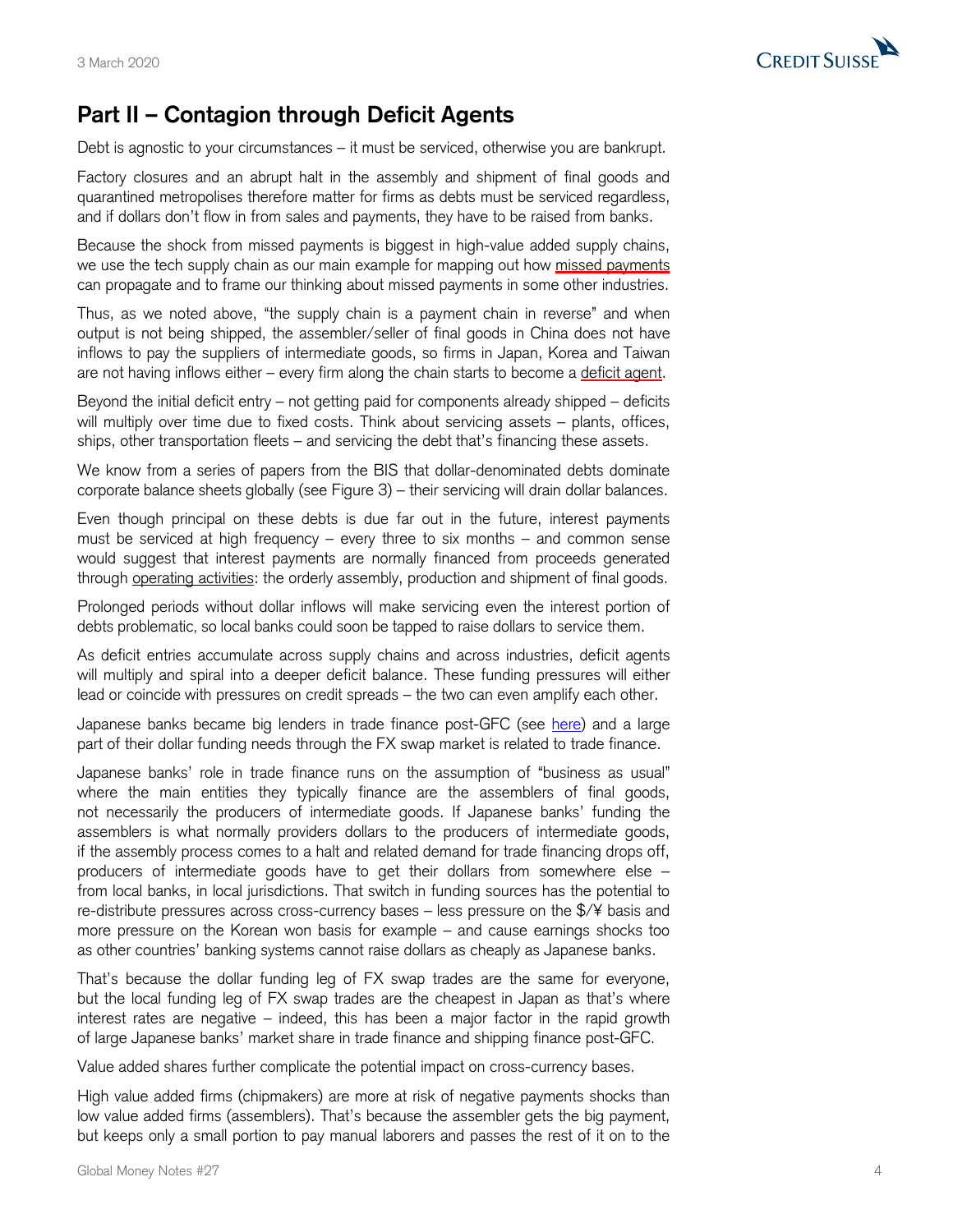

chipmakers as a payment for intermediate goods. That means that the impact on funding pressures coming from missed payments along the manufacturing supply chain will mirror the value-added share of different jurisdictions along the funding chain. Figure 4 shows that Japan, Korea and Taiwan dominate the value added share of the tech supply chain that runs through China, which means that cross-currency bases are more at risk of widening on the back of missed payments in Japan, Korea or Taiwan than in China.

Ironically, the stock of FX reserves is much greater in China than in Korea or Taiwan, so the risk of a payments shock is not at all proportionate to the stock of FX reserves in some jurisdictions. Further complications come from the composition of FX reserves, which is the least favorable in Taiwan as we'll explain in detail in part four of our analysis.

Lower value added manufacturing supply chains are impacted by the outbreak as well, which will potentially lead to potential stresses in other jurisdictions across the world.

But the value created through these supply chains are small relative to tech supply chains (think T-shirts and rubber ducks), so the funding impact will be smaller and also less dollar centric, which means that local central banks should be able to handle the fallout.

Once we understand the funding impact along the global manufacturing supply chain, it's easy to run with the theme to look for parallels in the service industry, and in industries that combine manufacturing and services through high-value branding.

Consider, for example, an Asian airline that stops having inflows due to reduced demand to fly to, from and across Asia. The initial positive impact on funding comes from the reduced demand for jet fuel – which is also mirrored in the reduced funding needs of commodity houses that would fund the sourcing and shipment of jet fuel for airlines – but the deficits accumulate over time from keeping pilots and cabin crews on payroll, paying the rent on parking spots and gates at hundreds of airports the world over, and servicing the debt that finances the fleet of aircrafts. The longer passengers don't fly, the longer the planes are grounded, and the more the airline's dollar deposits are depleted: the airline gradually becomes a deficit agent, like chipmakers above. Hotels are next…

Similarly, think about the dropoff in the demand for luxury goods in China, and the need to keep artisans on payroll in Paris and Milan and financing the rent on a global portfolio of prime retail stores in London, New York, Zurich or Hong Kong or at empty airports.

Value added along these chains isn't high in the traditional sense, but because of branding: brands make the prices high, and high prices pay the rents. It's very easy to see how luxury brands can become deficit agents as cities are quarantined and people spend less.

These two service sector examples are admittedly extreme, but for framing purposes: they demonstrate well how the outbreak can impact a growing range of industries globally.

We know that these impacts are already happening and are impacting more and more firms in both manufacturing and services – the barrage of negative earning guidance we read about every day suggest that more and more firms are going from running positive dollar balances to depleting dollar balances on their way to become deficit agents.

As more and more companies report negative earnings guidance globally, STIR traders should be mindful of the trend that more corporations are becoming deficit agents and the growing risk that this represents for the current calm in global dollar funding markets.

As corporations deplete their dollar balances, the banks they bank with are also being pushed into becoming deficit agents and as outflows accumulate at more banks, pressures will accumulate in interbank markets where the deficit *banks* go to get funded.

But not yet…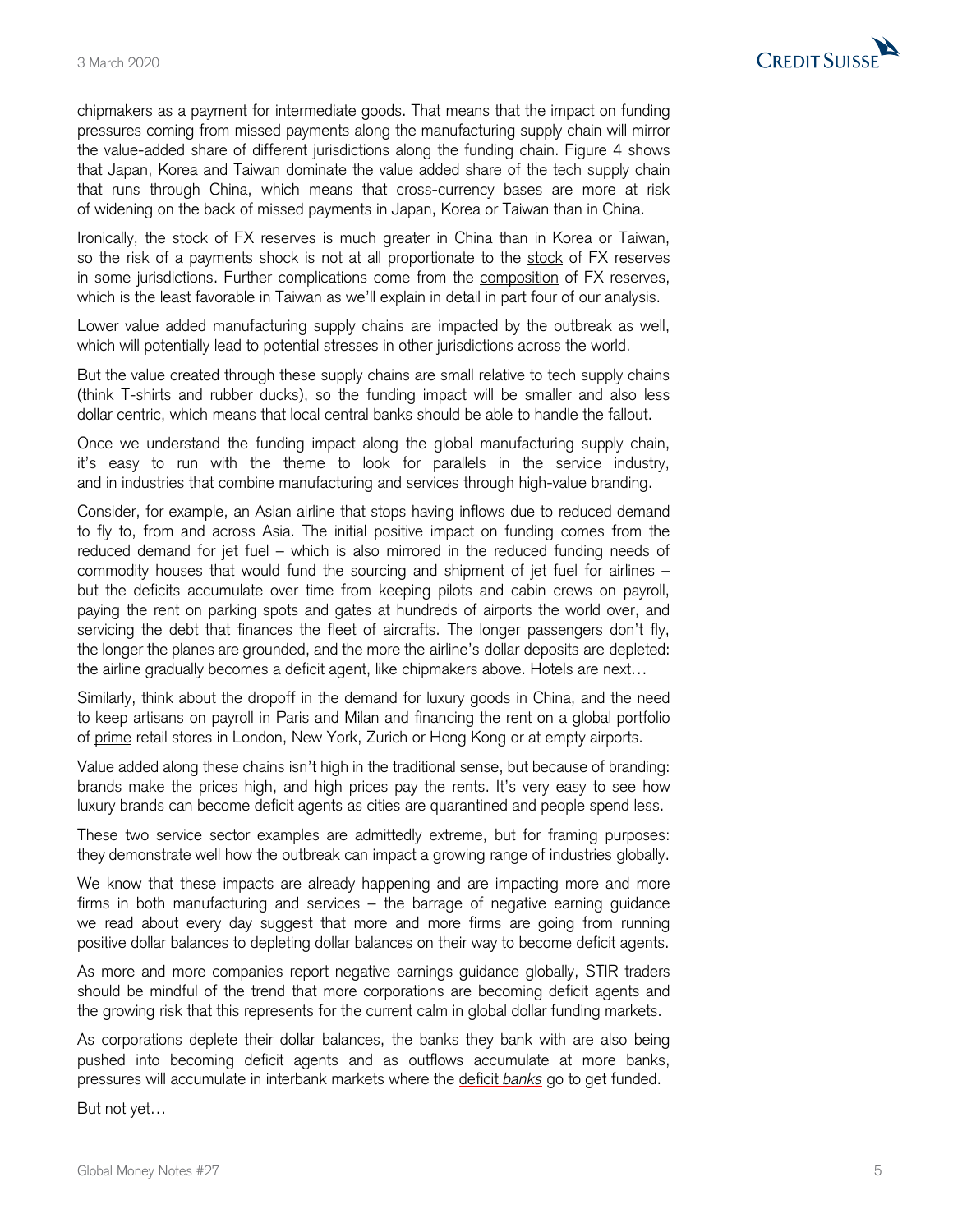

# **Part III – Immune Systems and Liquidity Buffers**

Firms burning through their dollar balances on their way to becoming deficit agents won't show up as funding stresses in interbank markets right away due to some dampeners.

In the case of the tech supply chain, cash-rich firms atop the value chain presumably serve as important dampeners as they extend intra-firm credit. Other dampeners include the Federal Reserve which is currently adding liquidity through bill purchases and repos, the equity market selloff, and last but not least banks' HQLA portfolios, thanks to Basel III.

That said, dampeners are just that – they are no panacea: cash-rich tech firms can help their suppliers for a limited time only; the Fed is planning to stop adding liquidity soon; the benefits from an equity market selloff are limited; and the outbreak has the potential to reveal some design weaknesses in the structure of Basel III. We'll discuss each in turn.

First, anecdotally, cash-rich firms atop tech supply chains are currently dampening the funding fallout from the coronavirus – as an example, think about flows from cash-rich tech firms' bank accounts going to suppliers' bank accounts in Japan, Korea or Taiwan, thereby slowing the burn of suppliers' dollar balances and delaying their day of reckoning – the day when they flip-flop from surplus to deficit agents *vis-à-vis* their bank. But the cash balances of tech firms are limited, as most of their wealth is in bonds (see [here\)](https://plus.credit-suisse.com/rpc4/ravDocView?docid=V7bFUL2AD-WEpBrM), and if the outbreak worsens, tech firms will have to repo bonds to help their suppliers. Such forms of financing will cause contagion in funding markets (pun intended) – a theme that has many variants and which we'll return to in more detail in part four of our analysis.

Second, the Fed's bill purchases and repo operations are adding liquidity for now – the best kind of liquidity at that, which are reserves. The bulk of these injections ended up with foreign banks' New York branches (see Figure 5). These are on top of the temporary HQLA surplus from the dropoff in demand for trade, shipping and commodity financing and are an additional dampener that currently help some banks fund the outflow of corporate deposits and others recycle corresponding inflows through interbank markets.

Third, the equity market selloff serves as a dampener too. Without going into too much technical detail here, the equity market selloff has a positive funding market impact through two channels: equity derivatives desks at banks need less unsecured funding to fund their equity inventories (see [here\)](https://plus.credit-suisse.com/rpc4/ravDocView?docid=V7c62M2AC-WErHg6) and, as investors go from equities to Treasuries, Treasury desks at primary dealers get to reduce their Treasury inventories and see a rotation in their HQLA portfolios from bonds to cash – the reverse of last year (see [here\)](https://plus.credit-suisse.com/rpc4/ravDocView?docid=V7iZsF2AN-XtNl).

Fourth, and most important, we now have a global banking system where all major banks have to pre-fund 30-day outflows by running HQLA portfolios. Maybe the biggest reason why we have not seen funding stresses from missed payments due to the outbreak yet, are these portfolios. In that sense, this crisis is playing out differently from the GFC, where funding stresses showed up real time  $("T+1")$ , as banks had no liquidity buffers to tap into as deposits slipped away from them. HQLA portfolios are powerful dampeners.

That said, the LCR and HQLA portfolios are not panacea.

Some jurisdictions already mandate currency matching HQLA portfolios with outflows, but some jurisdictions do not, and in those jurisdictions the outflow of dollar deposits can quickly show up in the FX swap market if HQLA is held mostly in local currency assets…

…and that's the least of potential problems.

It is important to remember that the type of deposits that firms are exhausting currently are operating deposits. And that's a potential problem for banks. Operating deposits are one of the best types of funding for banks under Basel III due to low outflow assumptions, and that presents a potential design weakness of Basel III under current circumstances: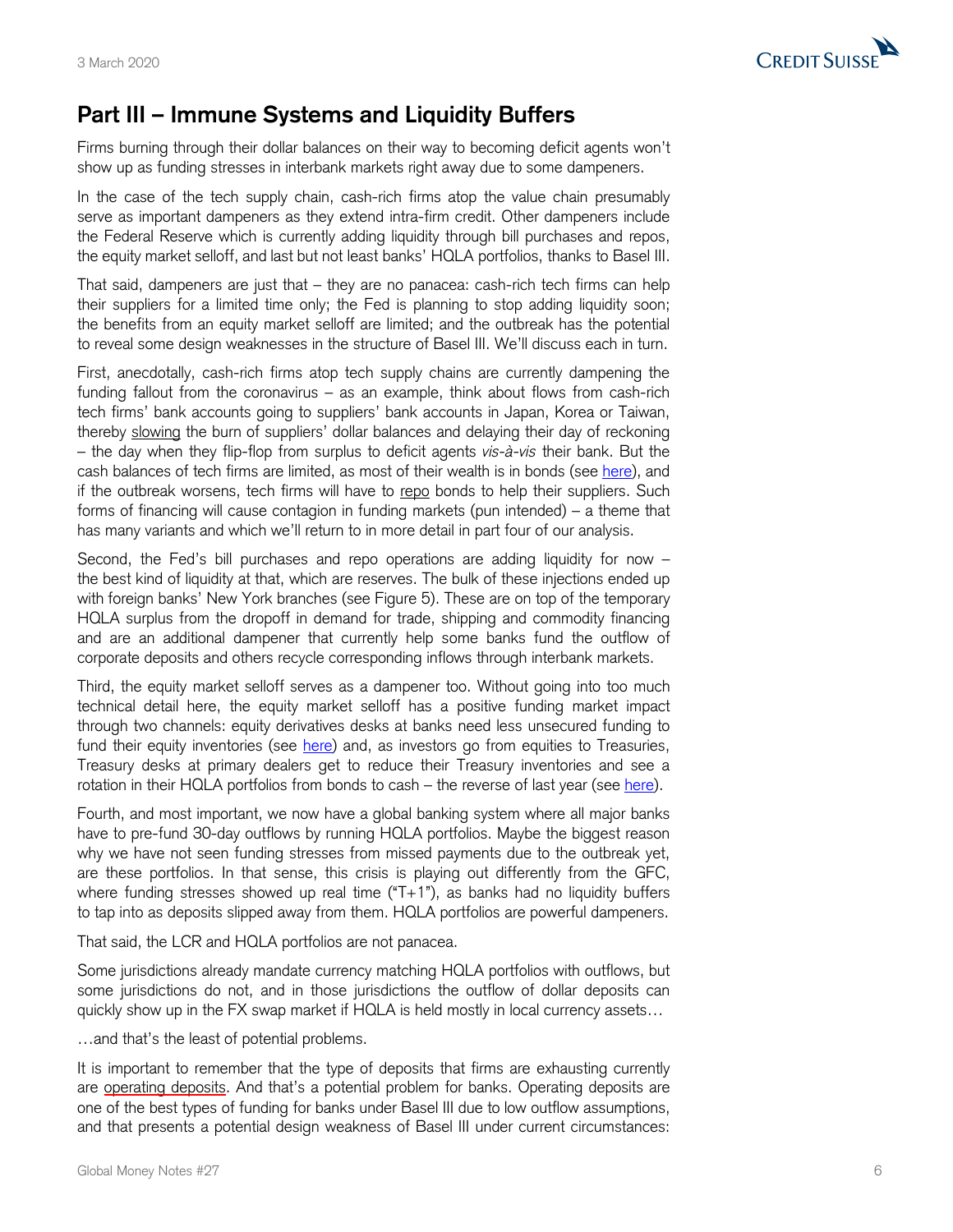

the 25% outflow assumption on these deposits means that losing them can inflict considerable damage on banks' liquidity profile as a dollar of outflow in operating deposits means an outflow of four credits of HQLA and an abrupt drop in their LCR compliance!

Barring regulatory forbearance – banks' and supervisors' equivalent of *force majeure* – these dynamics can quickly push banks to go to funding markets to fix their LCRs, which would stress unsecured funding markets and can push Libor-OIS spreads wider.

With their thinking shaped by the experiences of the GFC, the architects of Basel III assumed that only financial, non-operating deposits are slippery. They did not consider a scenario in which a rapid drawdown of operating deposits can occur without offsetting inflows over prolonged periods. Of course, DSGE models will suggest that there is nothing to worry about, as corporations burning through their operating deposits is due to people not buying phones, not flying and not shopping for luxury goods, which means that retail deposits with even lower outflow assumptions than corporate deposits must be  $accumulating somewhere - *retail surplus aqents - so* the impact should be LCR positive!$ 

Maybe, maybe not.

In our experience, finance is anthropological (see [here\)](https://www.bloomberg.com/news/articles/2019-12-20/repo-oracle-zoltan-pozsar-expects-even-more-turmoil) and the diversity assumed away in DSGE models is always what comes back to bite you. It is perfectly possible that corporations bank with different sets of banks than the people that stopped spending; if so, the deficit banks will borrow from surplus banks in interbank markets at high prices.

Firms depleting their dollar balances, pushing individual banks and local banking systems into deficits, and banks struggling to fund outflows is stage one of potential stresses; stage two is when firms start **borrowing** dollars from the same banks as their obligations to pay continue but their dollar balances are empty. There are two corporate lifelines: for big, public corporations the CP market, and for everyone else, credit lines from banks.

Firms tapping the CP market at the same time as banks are fixing their LCRs isn't good; neither is many firms tapping their credit lines from banks all at the same time – another potential scenario that can reveal another potential design weakness of Basel III.

Potential outflows related to the drawdown of corporate credit lines form a part of the 30-day outflows that banks have to pre-fund, but similar to the outflow assumption on operating deposits, the drawdown assumptions on corporate credit lines are very low – only 10%. Similar to the outflow of operating deposits, the drawdown of credit lines can inflict significant damage on LCRs which banks would have to fix in unsecured markets.

Missed payments due to the outbreak is the type of event that could cause many corporations to draw on their credit lines at the same time – and so what supervisors provisioned for as an idiosyncratic shock (a random corporation drawing on a credit line) becomes systemic (a random virus that forces all lines to be called all at the same time).

Corporations have not called their credit lines yet to "test" their banks if they're there, but they soon could. This is a fast-moving risk STIR traders should be the most aware of.

Even with regulatory forbearance on LCR compliance, the underlying funding mechanics of such a massive liquidity call could be overwhelming for the repo and FX swap markets, unless all HQLA portfolios are made up of reserves at the Fed, and we know they're not.

A flood of corporate drawdowns could force the entire banking system into becoming a deficit agent – the extreme example of the outbreak infecting the top of the hierarchy: from firms to individual banks, to country level banking systems, to financial centers and, as contagion spreads and turns the global banking system into a deficit *system*, to the Fed – the only entity that can serve as a surplus agent to match the needs of a deficit system.

No, that's not an overstatement. We saw something similar in September!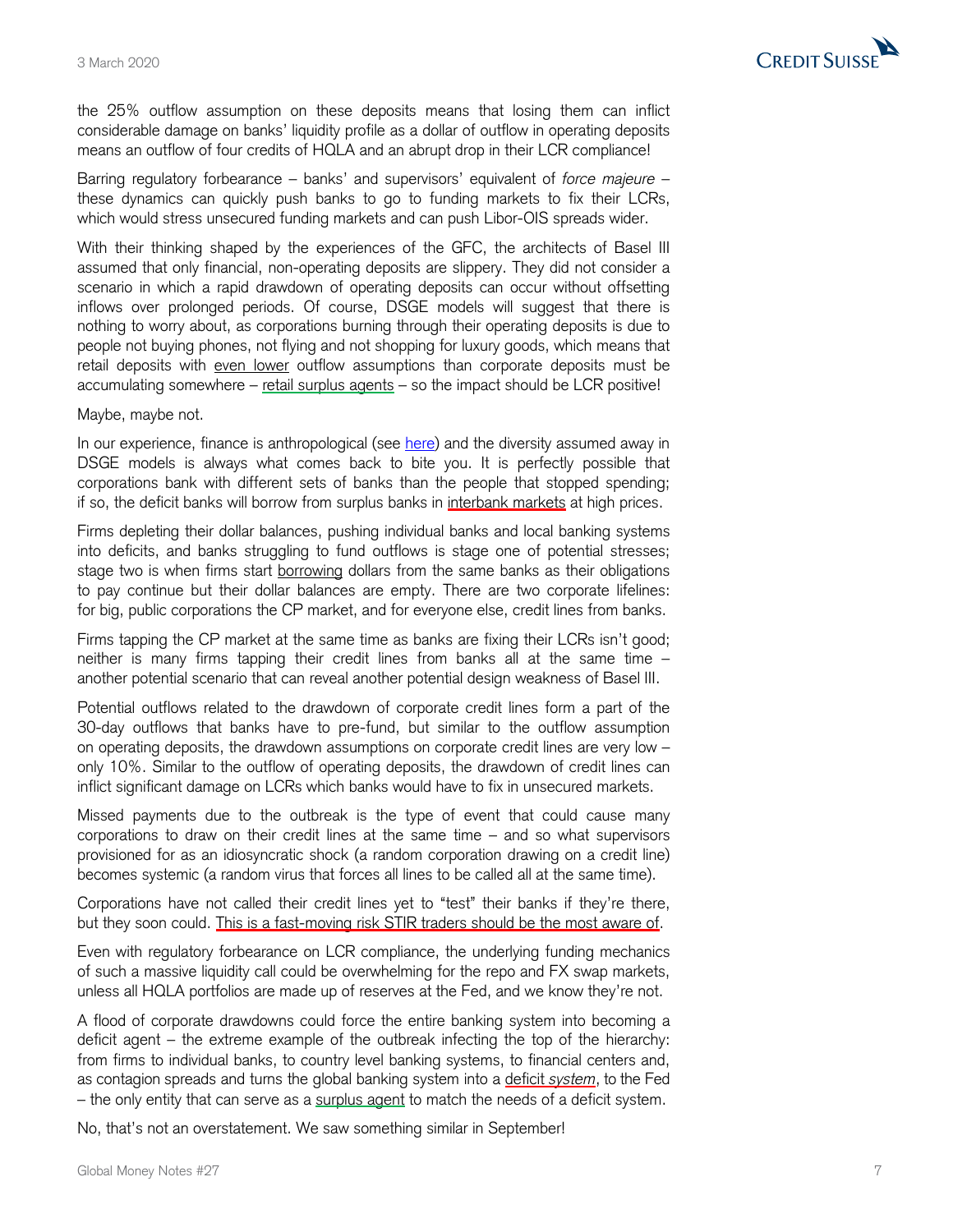

# **Part IV – Breathing Machines and Central Banks**

Collateral is dead, long live reserves...

…should be everyone's key takeaway from the repo market dislocation in September. Mind you, that dislocation was caused by corporate tax payments and Treasury settlements, events that individual banks were prepared for, but the entire system apparently was not.

The cascade of missed payments and the changes they could force in dollar flows globally is not something that individual banks can prepare for and so the system cannot either.

Could missed payments quickly run up to \$200-300 billion? That's not unrealistic.

Could funding markets in New York City be overwhelmed if forced to recycle an extra \$200-300 billion? **Easily**. If reserves were insufficient to deal with routine tax payments and Treasury settlement in September, and if the Fed only added just over \$150 billion of excess reserves since then (see Figure 6), a mass drawdown of corporate credit lines due to missed payments could push the U.S. banking system back into deficit in short order.

Demand for reserves ain't linear…

…and banks' estimates of their "lowest comfortable level of reserves" are circumstance dependent. The worse the outbreak gets, the floor to banks' comfort levels will rise and so the effective amount of excess reserves added since September could fall rapidly as banks decide to hoard reserves as a "vaccine" instead of lending them opportunistically.

Like our reference to the Spanish flu in our 2020 outlook (see [here\)](https://plus.credit-suisse.com/rpc4/ravDocView?docid=V7kg6U2AF-Jk6), Governor Quarles' recent [speech](https://www.federalreserve.gov/newsevents/speech/quarles20200206a.htm) about opening up the discount window to help large banks monetize their Treasuries under stress scenarios was eerily prescient. What are some of the dynamics that could start pushing rates around in the repo and FX swap markets before too long?

There are at least three:

- (1) U.S. banks gradually starting to pull back from lending in the repo market and starting to monetize Treasuries to fund the drawdown of corporate credit lines.
- (2) Tech companies starting to monetize their bond portfolios to roll the lifeline they extended to their strategic suppliers in various corners of Southeast Asia.
- (3) Foreign central banks starting to tap into their FX reserves to help local banks, and the pressures these flows might cause to repo and FX swap markets.

Each of these examples makes us think it unlikely that the Fed should or will be able to step back from adding liquidity after the tax season. Now is not the time to step back…

### …it's time to lean in!

First, U.S. banks are less liquid today than they were a year ago, because they have been absorbing collateral from the Fed as the Fed has been busy tapering its balance sheet – talk about bad timing. Figure 7 shows the rotation in large U.S. banks liquidity portfolios away from reserves and into collateral in recent quarters and this rotation will make the funding of corporate credit lines harder and the appeal of the Quarles proposal greater.

Second, tech companies repoing their bonds to fund their suppliers are a similar story, but unlike banks, their port of call won't be the discount window, but the repo market. Now, if the Fed is the marginal lender in the repo market now to the tune of \$150 billion, a new marginal supplier of collateral will give the Fed no choice but to upsize its repo ops.

Third, tech companies' repo needs will be small potatoes relative to foreign central banks': while tech companies need to backstop suppliers, foreign central banks may need to backstop individual banks and would have to raise considerable dollar liquidity to do that.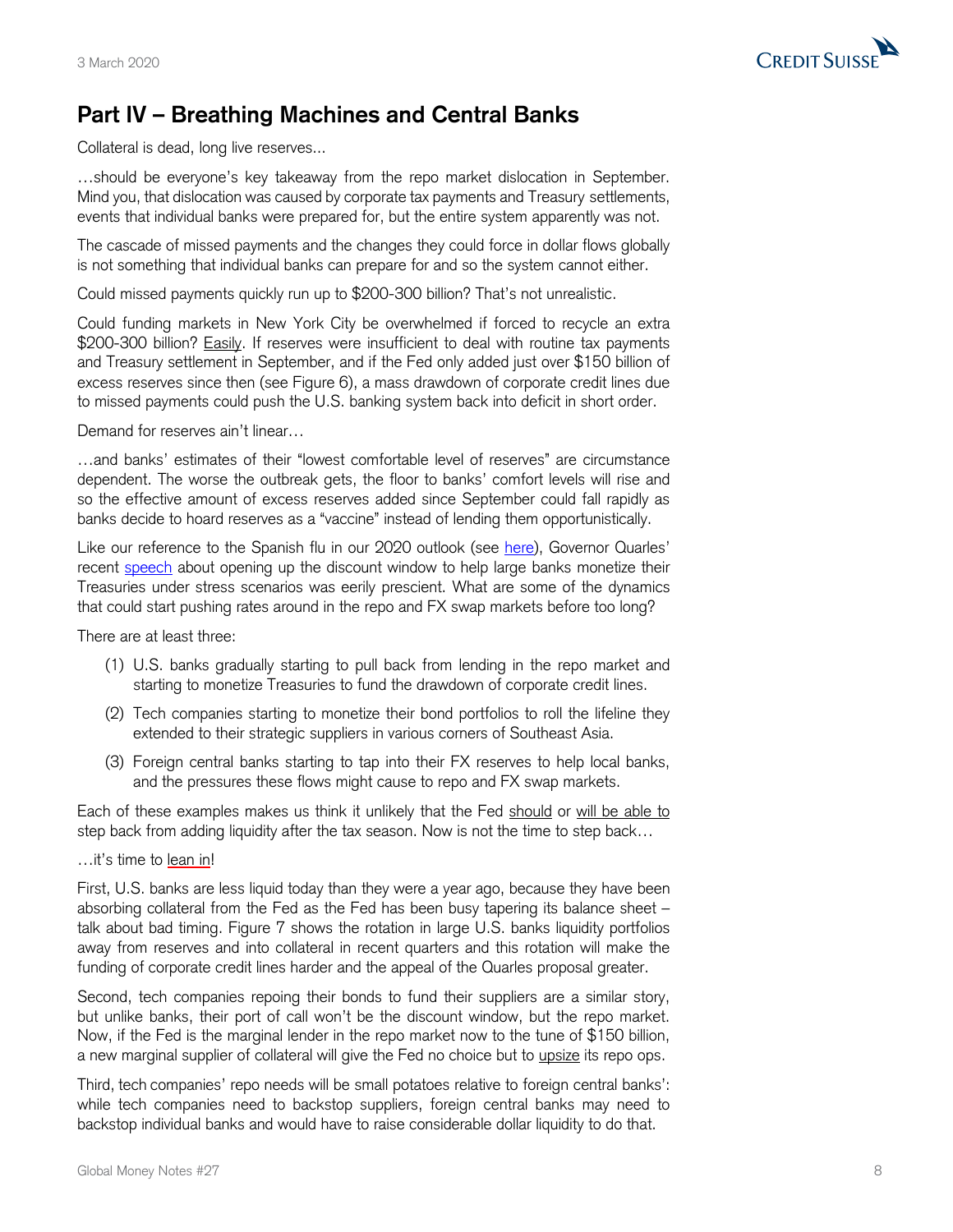

We'll consider the cases of China, Japan, Korea and Taiwan as potential deficit *regions*.

In the case that banks in China are overwhelmed with a drawdown of dollar deposits, their natural port of call will be the PBoC for dollar liquidity. In turn, the PBoC's port of call will be dealers first in Hong Kong and London and then the primary dealers in New York.

The PBoC – like all major central banks – keeps a portion of the liquidity tranche of its FX reserves in FX swaps, where they lend U.S. dollars in exchange for euros and yen.

But if they need to start lending dollars to local banks through bilateral arrangements, China effectively flip-flops from being a lender of dollars to being a borrower of dollars in the FX swap market, and dealers in Hong Kong and London now have to find the missing link to their previously matched  $\frac{1}{2}$  and  $\frac{1}{2}$  FX swap books. As the PBoC goes from funding carry traders in the FX swap market to helping local banks bridge dollar deficits, it naturally transmits local imbalances globally and carry traders end up holding the bag…

…the Fed's dollar swap lines could be called by FX swap dealers in London.

Once the PBoC exhausts its dollar liquidity in cash markets like the FX swap market, it will next tap its Treasury portfolio and will either repo or sell those Treasuries through dealers in New York to raise more dollars to lend to local banks. The one place the PBoC won't go to raise dollars is the Fed's dollar swap lines – because it has no line to the Fed!

China's dollar needs will therefore stress private balance sheets in London and New York, not public balance sheets, unless a swap line between the PBoC and the Fed is created.

Remember that the breakdown of the payment chain in reverse hurts high value added intermediate goods producers much more – in jurisdictions like Japan, Taiwan and Korea.

Here, the first observation we'd make is that none of these countries have as big a stock of FX reserves as China, so the drawdown on their FX reserves from missed payments will be disproportionate; that said, differences in the composition of FX reserves will help some countries weather funding stresses better than others. Consider the case of Japan.

Japan's Ministry of Finance is the single largest account holder at the New York Fed's foreign RRP facility with \$150 billion on deposit – see Japan's reserves portfolio [here.](https://www.mof.go.jp/english/international_policy/reference/official_reserve_assets/e0201.html)

Thus, while the PBoC would start withdrawing liquidity from money markets the moment it starts to ease the dollar needs of domestic banks, the BoJ would add *de novo* liquidity as it pulls funds out of the foreign RRP facility and deposits them at local megabanks…

...from  $S$  agittarius- $A^*$  to the big bang, and if the big bang ain't big enough, the BoJ has access to the dollar swap lines at the Fed. Let's consider the case of South Korea next.

Like the PBoC, the BoK does not have FX swap lines with the Fed and unlike the BoJ, it only has a small amount in the foreign RRP facility (see Figure 8), so the market impact of the BoK's responses will likely be similar to the PBoC's but with a much smaller splash.

Taiwan appears to be a case unlike any other.

As described in an impressive [detective work](https://www.cfr.org/blog/looking-mysterious-hedging-counterparty-taiwans-lifers) by Brad Setser and Constructive Ambiguity, Taiwan's reserves are lent in the FX swap market but not versus euros and yen, but against domestic currency which provide the hedges for Taiwanese life insurers' U.S. fixed income portfolios – this is how Taiwan's central bank recycles Taiwan's massive current account surpluses, which are routinely north of 10% of Taiwan's GDP.

Now consider that if Taiwan's central bank is dependent on chipmakers' sales to add to or just to roll life insurers' U.S. dollar hedges, missed payments due to factory closures and chipmakers' growing dollar deficits are a risk to Taiwanese life insurers' steady bid for U.S. Treasuries, mortgages, callable bonds and credit and their ability to sell vol insurance!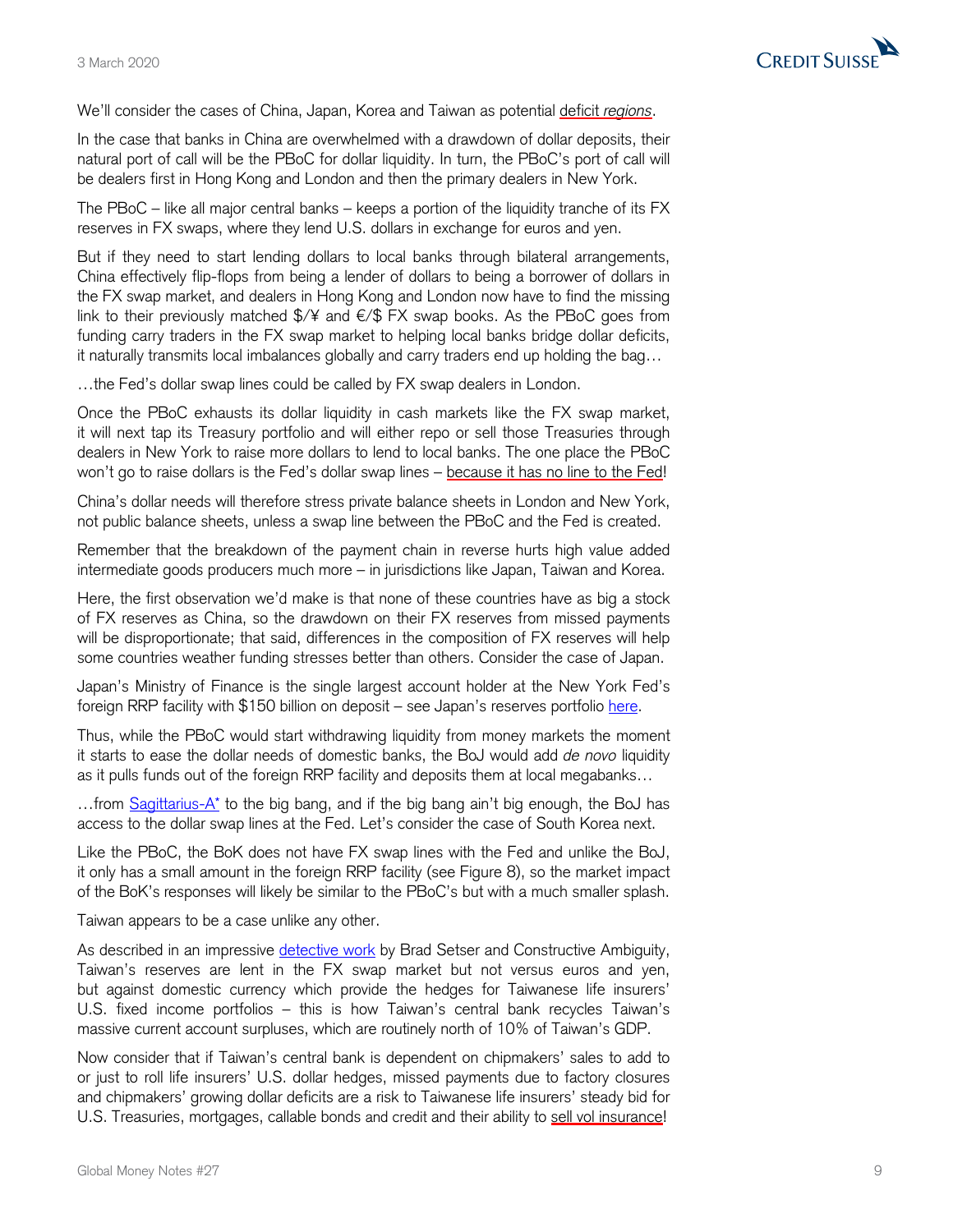

# **Conclusions – Asymptomatic ≠ Not Contagious**

Liquidity kills you quick…

…but the countries at the eye of a potential storm learned that lesson during the Asian financial crisis, and the banks that form the backbone of the global financial system learned that lesson during the GFC. Safety nets have been enhanced and expanded, with the Fed's dollar swap lines with the ECB, the SNB, the BoE, the BoC and the BoJ being the most important. These regions are therefore well insured for funding stresses, and Japan has a lot of liquidity on deposit at the Fed before it would tap the swap lines.

We are more worried about other jurisdictions.

In the coming weeks, there will likely be dozens of research notes in which DSGE-types will show that most emerging market countries have multiples of their import bills in FX reserves, arguing that you should not worry about liquidity problems. That is precisely our point: most FX reserves are invested in the FX swap market or are in U.S. Treasuries and MBS, not on deposit at the foreign RRP facility, and when foreign central banks begin to monetize their FX reserves, GC repo rates and the  $\epsilon$ /\$ and \$/¥ currency bases will feel it.

Central banks are lenders of last resort, not lenders of first resort and the time it takes for them to go from one mode to another can take a long time and it can take a short time.

In August 2007 it took a long time – subprime was "contained".

In September 2019 it took a day – with a 15 minute delay.

That said, the Fed's response time last September was sped up by the fact that the markets exhibiting stresses were the o/n repo and federal funds markets, which are the core of U.S. money markets. The stresses we are imagining here would first strike:

- (1) peripheral cross-currency bases (e.g., KRW/USD) as missed payments grow;
- (2)  $€/S$  and \$/¥ bases as reserve managers stop lending in the FX swap market, to help banks and banking systems deal with dollar outflows in their jurisdictions;
- (3) U.S. dollar Libor-OIS spreads as banks start fixing their LCRs that are being damaged by outflows of operating deposits and corporate credit lines; and lastly,
- (4) o/n GC repo markets as FX reserve managers and large banks are scrambling to turn collateral into cash to fund banks' and corporate customers' liquidity needs.

Stresses would strike in that specific order, which means that peripheral funding markets would show signs of stress first and core funding markets would show signs of stress last.

That risks a slow balance sheet response from the Fed…

…on top of the Fed's plan to soon end liquidity injections via repos and bill purchases.

Chair Powell's [opening shot](https://www.federalreserve.gov/newsevents/pressreleases/other20200228a.htm) to rate cuts could further complicate a complicated picture…

given that the yield curve has been inverted for over a year, Treasury supply has been absorbed by primary dealers and hedge funds on the margin, funded in the repo market by money funds. Figure 9 shows that money funds have absorbed \$600 billion of inflows over the past year and rate cuts could send those funds back to the bond market, precisely when the funds are needed in the money market. Our concluding point is this:

If the outbreak worsens, funding market pressures can easily escalate. Rate cuts will help, but rate cuts, if they re-steepen the curve materially, can exacerbate funding pressures.

Our recommendation for the Fed would be to combine rate cuts with open liquidity lines that include a pledge to use the swap lines, an uncapped repo facility and QE if necessary.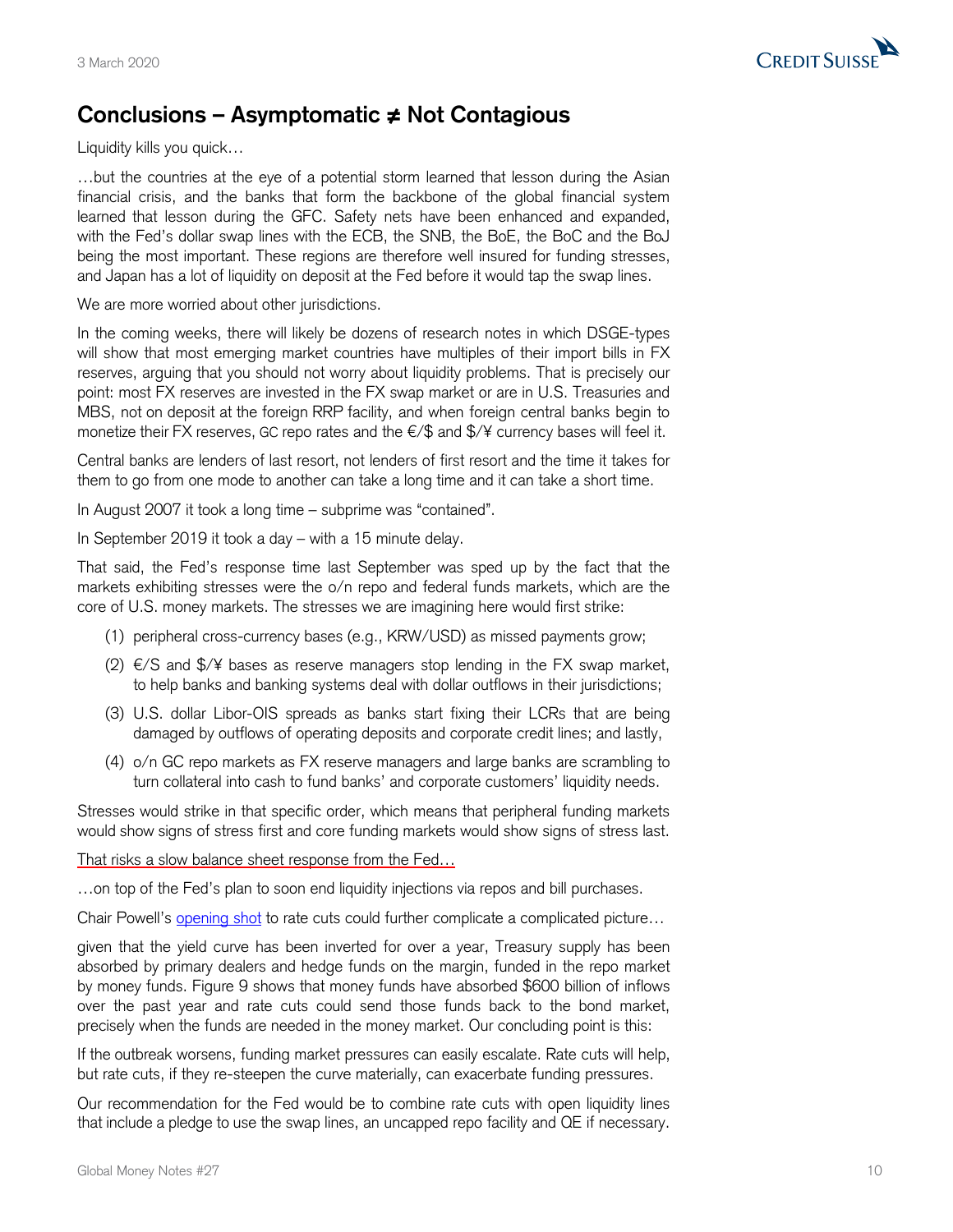



# **Figure 1: A Recipe for Shocks from Missed Payments**

Source: World Input-Output Database, Credit Suisse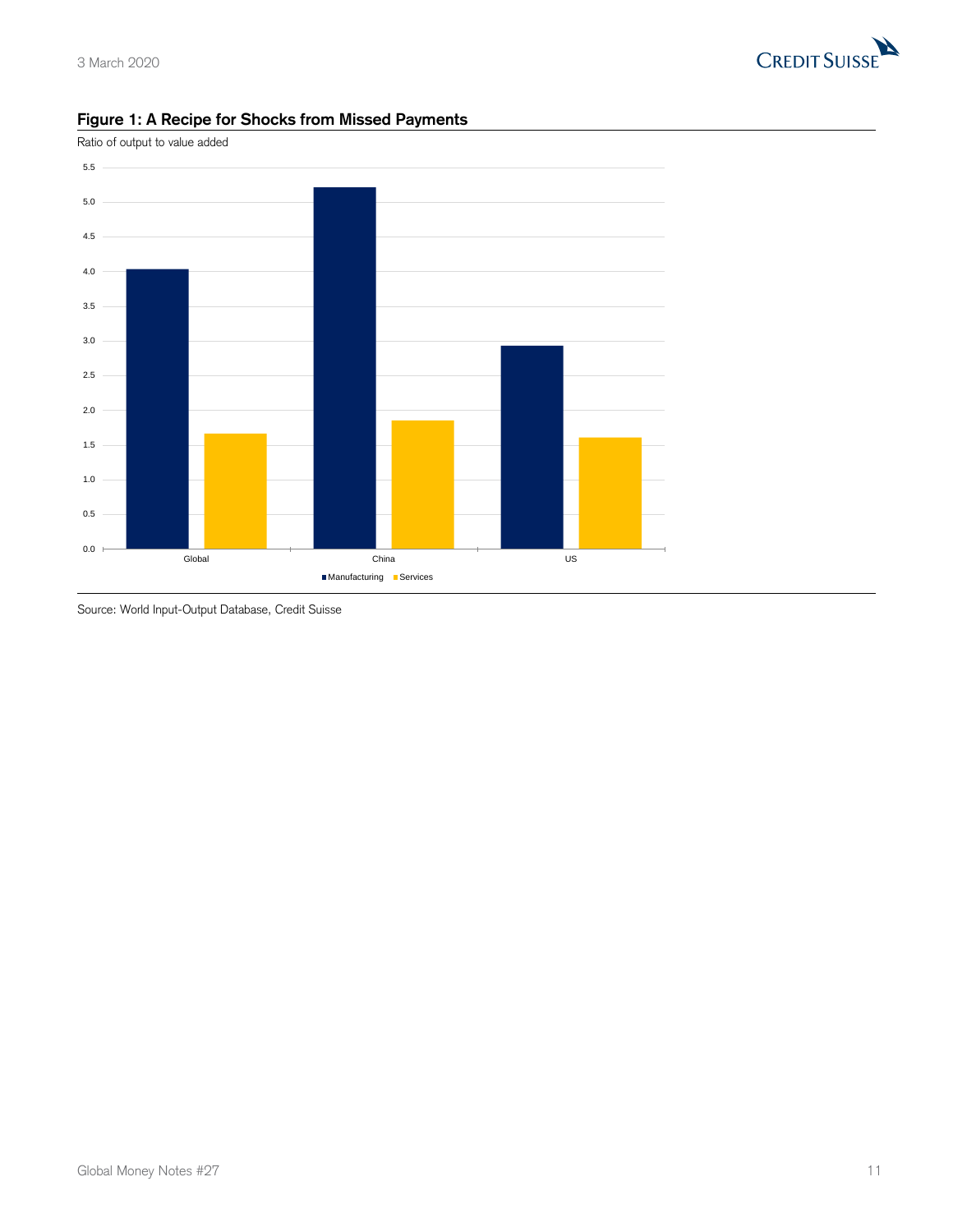

# **Figure 2: Trends in Trade Finance**



<sup>1</sup> Dashed line: Q3 2008. <sup>2</sup> Stock of bank-intermediated trade finance. <sup>3</sup> Sum of trade finance in Australia, Brazil, France, Germany, Hong Kong SAR, India, Italy, Korea, Mexico, Spain and the United States. 4 Global merchandise trade (average of exports and imports). 5 Structural breaks in Q1 2007. Brazil: inclusion of import loans. Italy: inclusion of export

Source: CGFS, IMF, national data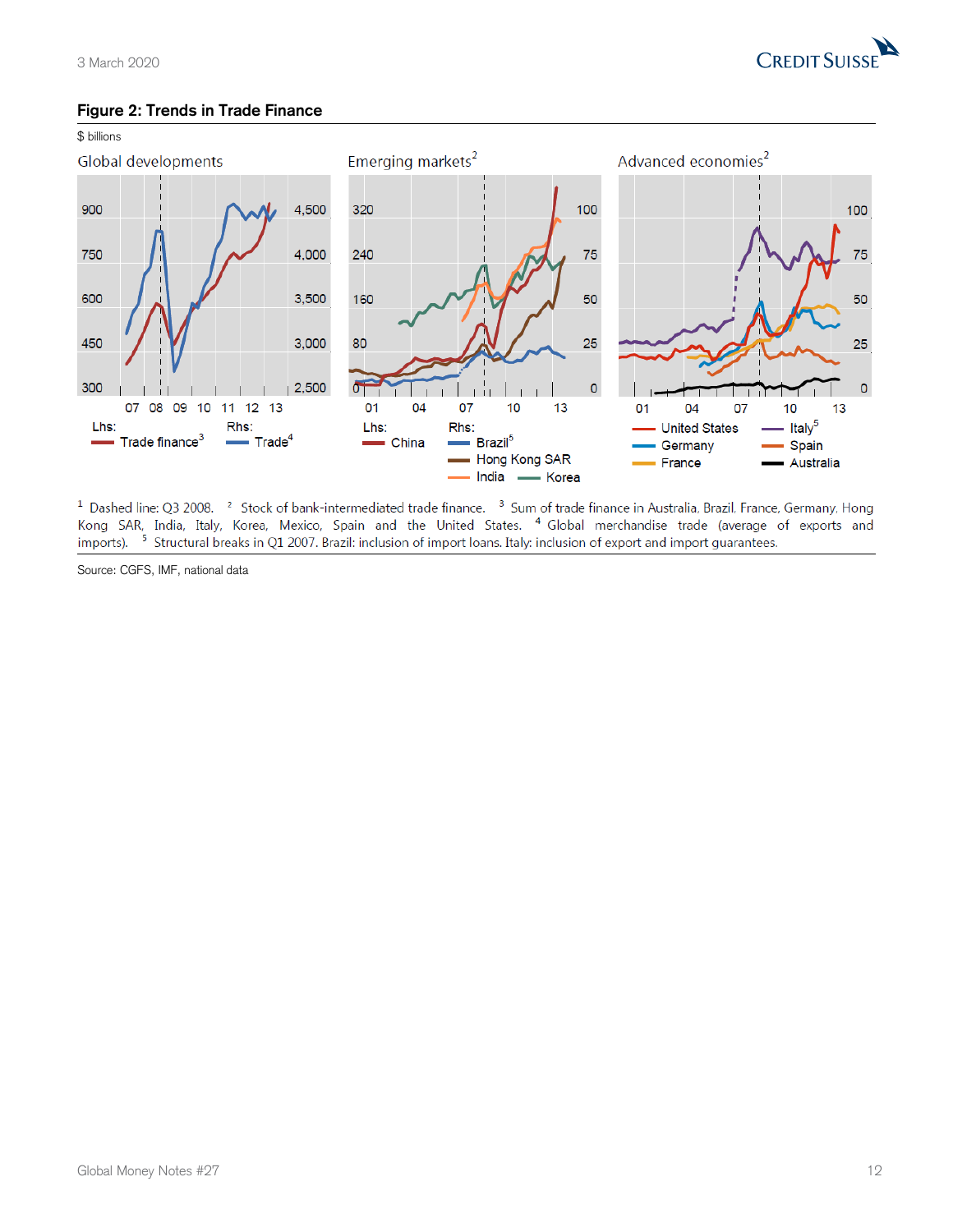







<sup>1</sup> US dollar loans to non-bank residents of the country listed in the panel title. <sup>2</sup> Outstanding US dollar international bonds issued by non-bank residents of the country listed in the panel title. <sup>3</sup> Outstanding US dollar international bonds issued by offshore affiliates of non-banks with a parent entity headquartered in the country listed in the panel title. <sup>4</sup> US dollar loans booked by banks located in the country in the panel title to non-bank borrowers in that country. For China and the Philippines, figures are estimates based on national data.

Source: BIS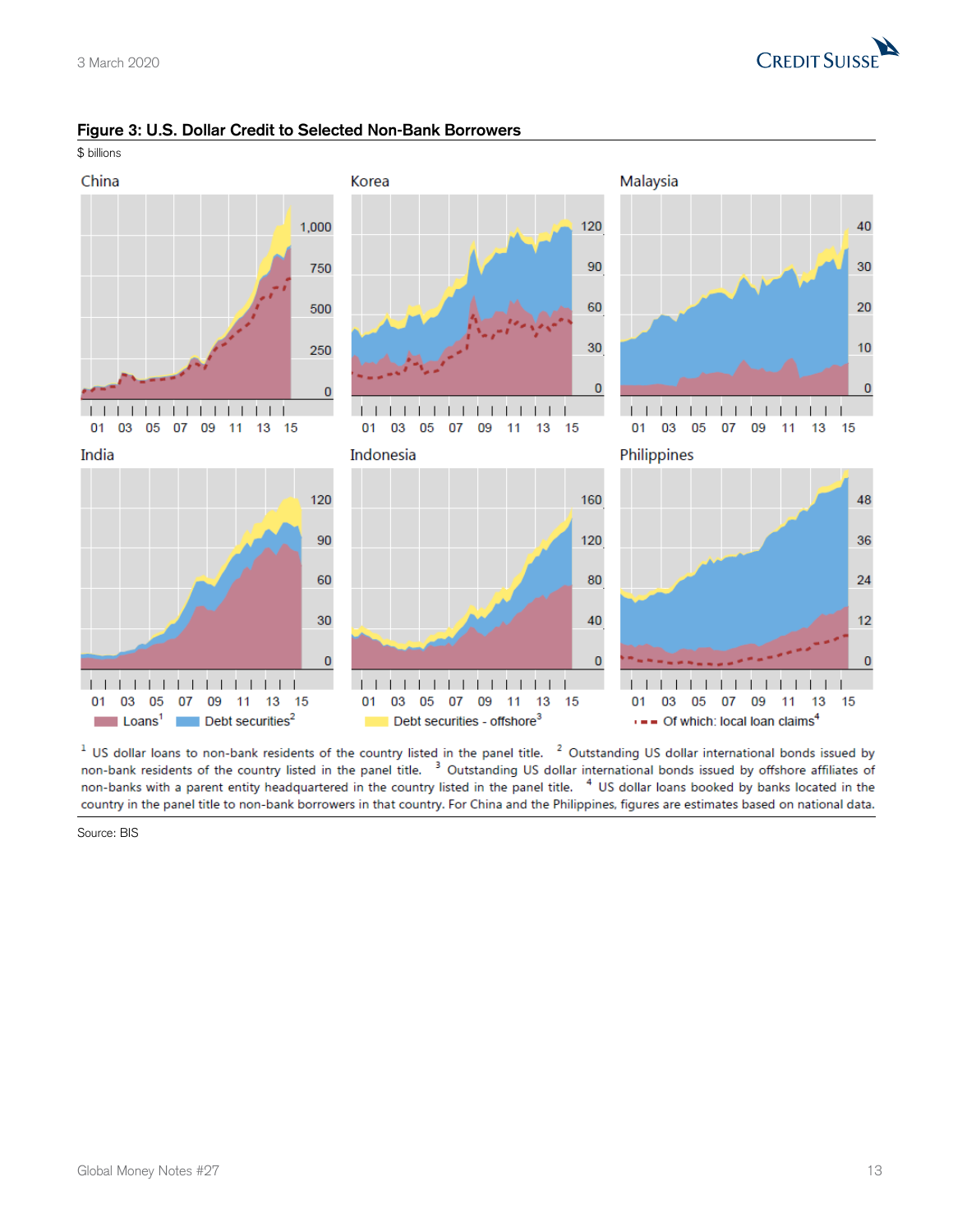

# **Figure 4: The Chinese Tech Sector's Manufacturing Supply Chain**

 $$$  billions, as of 2014; value added (VA) = labor costs plus profits



Source: World Input-Output Database, Credit Suisse

# **Figure 5: Foreign Banks Absorbed the Bulk of Liquidity Injected by the Fed**

\$ billions, vertical red line marks the start of taper and orange lines mark the end of taper, the start o/n repos and bill purchases, respectively



Source: Federal Reserve, Credit Suisse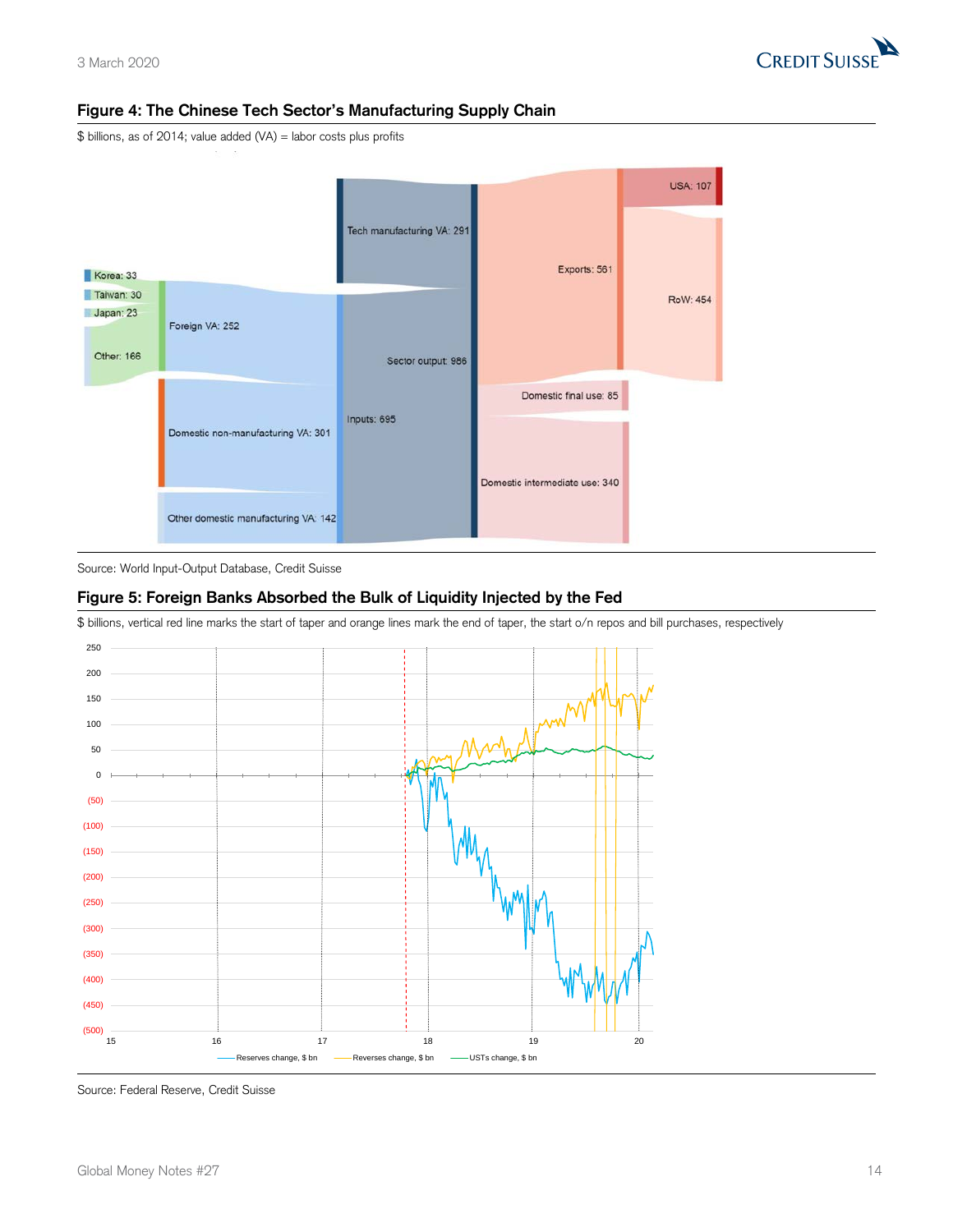

# **Figure 6: This Does not Look Like "Foam on the Runway"**

\$ billions, vertical red line marks the start of taper and orange lines mark the end of taper, the start o/n repos and bill purchases, respectively





### **Figure 7: Thanks to Balance Sheet Taper, U.S. Banks are Much Less Liquid**

\$ billions, vertical red line marks the start of taper and orange lines mark the end of taper, the start o/n repos and bill purchases, respectively



Source: Federal Reserve, Credit Suisse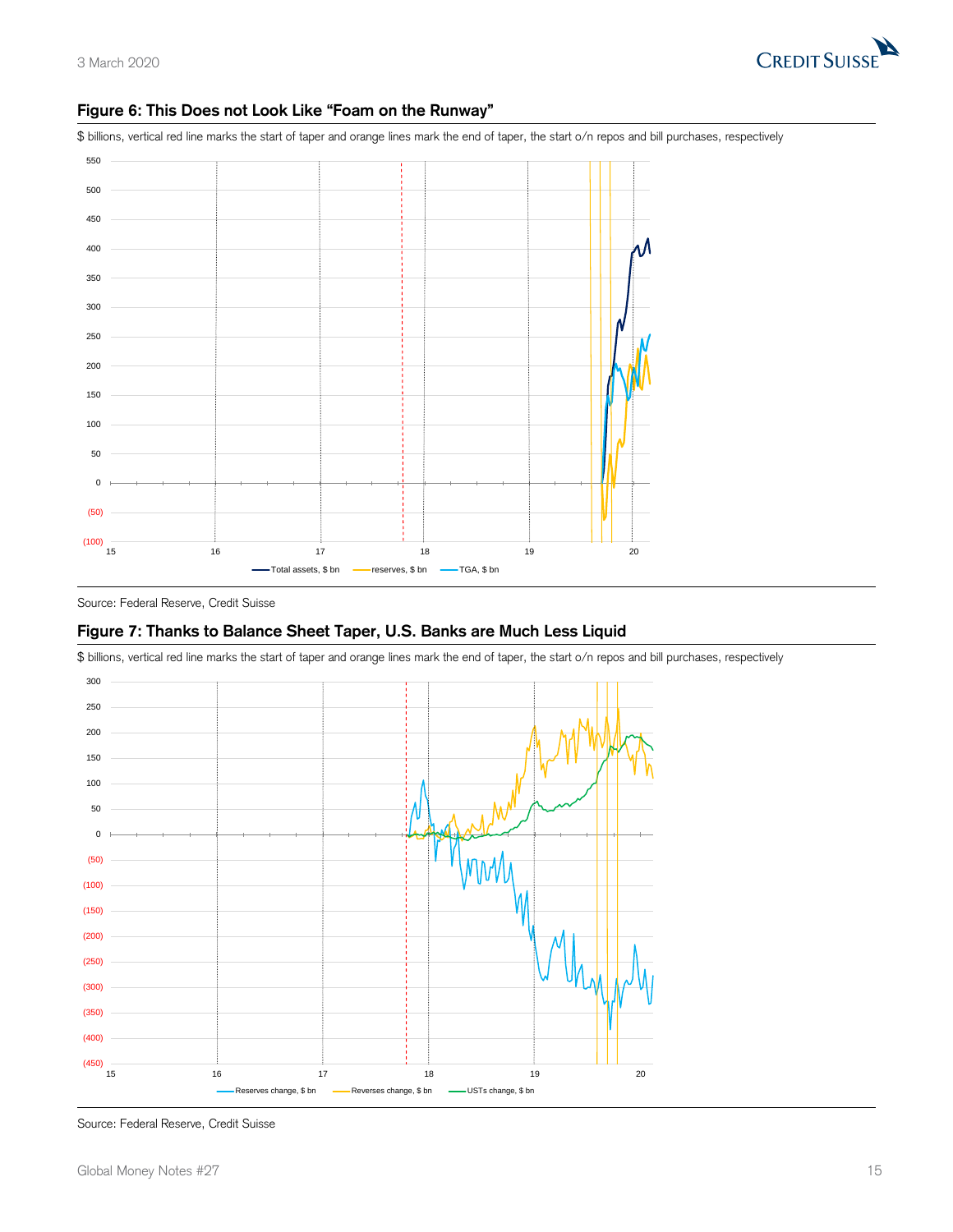

### **Figure 8: Foreign Central Banks' Claims on FRBNY's Foreign Repo Pool**

\$ billions, proxy (country data show FX reserves at "other central banks, BIS and IMF")



Source: IMF, Federal Reserve, Credit Suisse

# **Figure 9: What if the Tide Washes Out if the Fed Cuts Rates Aggressively?**



\$ trillions, vertical dashed line marks the start of the curve inversion relative to three-months FX hedging costs

Source: ICI, Credit Suisse